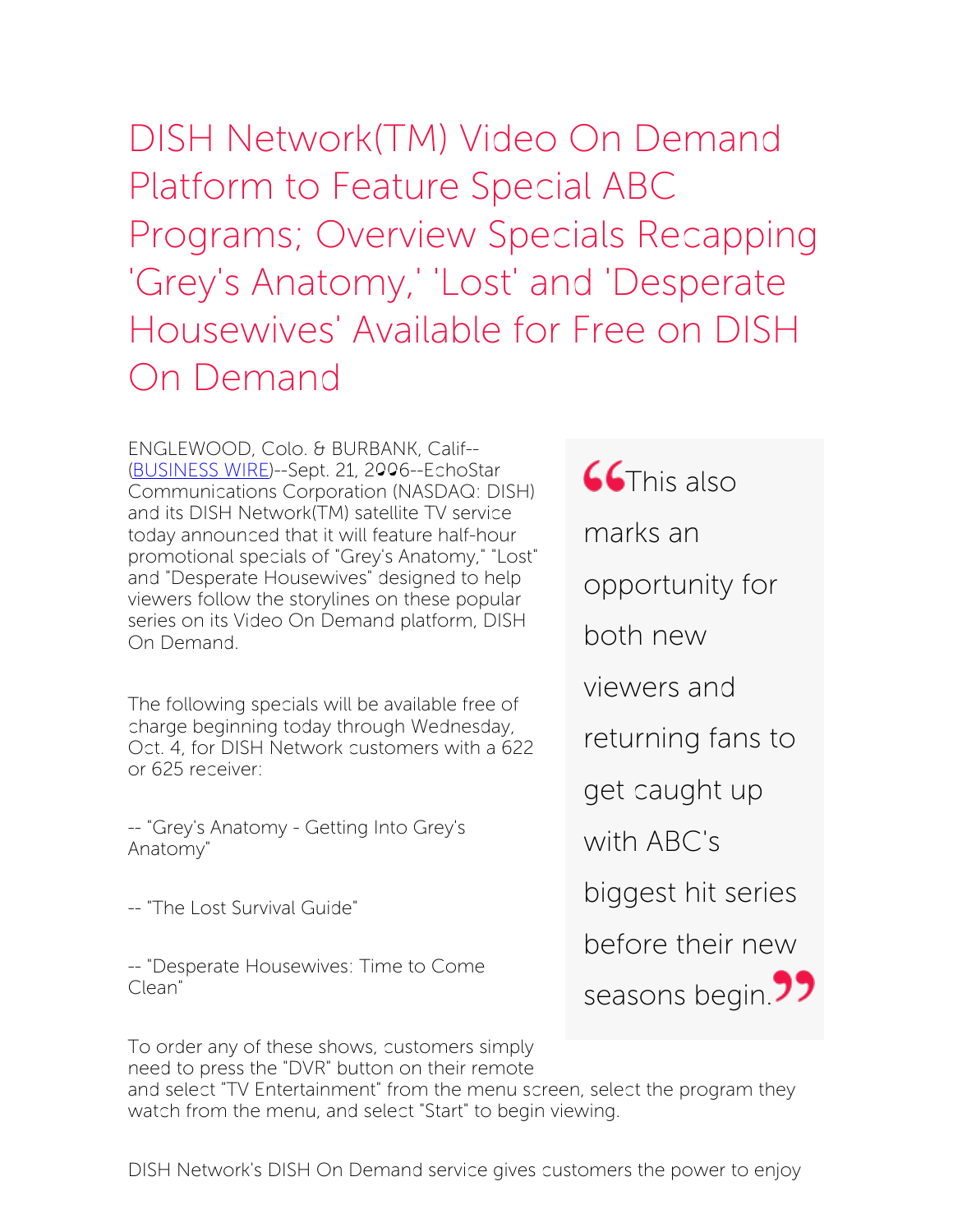movies and other programs whenever they want. Customers have immediate access to the latest Video On Demand movies and television programs on DISH On Demand and can use the DVR features (pause, fast forward, rewind) to enhance their viewing experience.

"Providing DISH Network with this special content for their On Demand service is a perfect example of our desire to find new ways we can work together with our distribution partners," said Ben Pyne, president, Disney and ESPN Networks Affiliate Sales and Marketing. "This also marks an opportunity for both new viewers and returning fans to get caught up with ABC's biggest hit series before their new seasons begin."

"We strongly feel that the addition of content featuring ABC's popular hits such as 'Lost' and 'Desperate Housewives' further strengthens our DISH On Demand service," said Susan Arnold, vice president of Programming for DISH Network. "This is a great example of our commitment to provide our DISH On Demand customers with the best programming available."

Shonda Rhimes is creator and executive producer of "Grey's Anatomy." Mark Gordon, Betsy Beers, Peter Horton and Krista Vernoff are executive producers. "Grey's Anatomy" is a Touchstone Television Production. The series' third season premieres Thursday, Sept. 21, 9:00-10:00 p.m. (ET/PT) on ABC.

Marc Cherry is executive producer and creator of "Desperate Housewives." The series is produced by Touchstone Television and is the winner of both the 2005 and 2006 Golden Globe Award for Best Television Series - Musical or Comedy. The third season of "Desperate Housewives" premieres Sunday, Sept. 24, 9:00- 10:00 p.m. (ET/PT) on ABC.

"Lost" was created by Jeffrey Lieber and J.J. Abrams & Damon Lindelof. Abrams, Lindelof, Bryan Burk, Jack Bender and Carlton Cuse serve as executive producers. "Lost," which is filmed entirely on location in Hawaii, is from Touchstone Television. The series' third season premieres Wednesday, Oct. 4, 9:00-10:00 p.m. (ET/PT) on ABC.

For more information or to subscribe to DISH Network, visit [www.dishnetwork.com](http://www.dishnetwork.com/), call 1-800-333-DISH (3474), or contact your local DISH Network retailer.

About Disney-ABC Television Group

Disney-ABC Television Group is home to all of The Walt Disney Company's worldwide entertainment and news television properties. The Group includes the ABC Television Network, Disney Channel's worldwide portfolio of kids' channels, ABC Family and SOAPnet; as well as television production and syndication divisions Touchstone Television, Walt Disney Television Animation, Buena Vista Worldwide Television and Walt Disney Television International. Disney-ABC